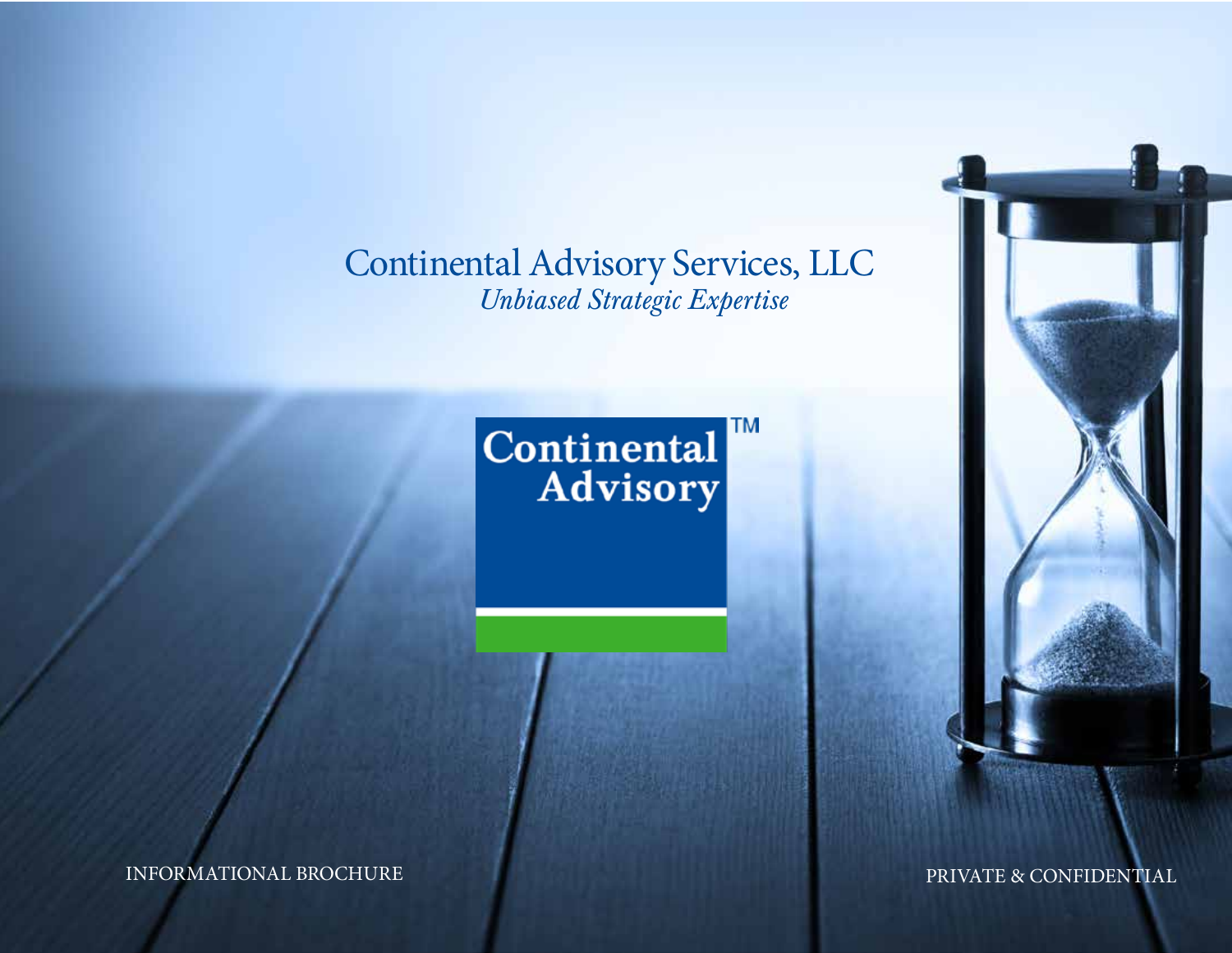### DISCLAIMER

This material is provided at your request for informational purposes only. It is not an offer or solicitation to buy or sell any securities. For Recipient Use Only - Not For Distribution to your clients or the General Public.

Confidentiality: No part of this material may, without CAS's prior written consent, be (i) copied, photocopied or duplicated in any form, by any means, or (ii) distributed to any person that is not an employee, officer, director, or authorized agent of the recipient.

Since March 2002 CAS has leveraged the resources of its debt and equity partners subject to legal, internal and regulatory restrictions. There is no guarantee that these objectives will be met.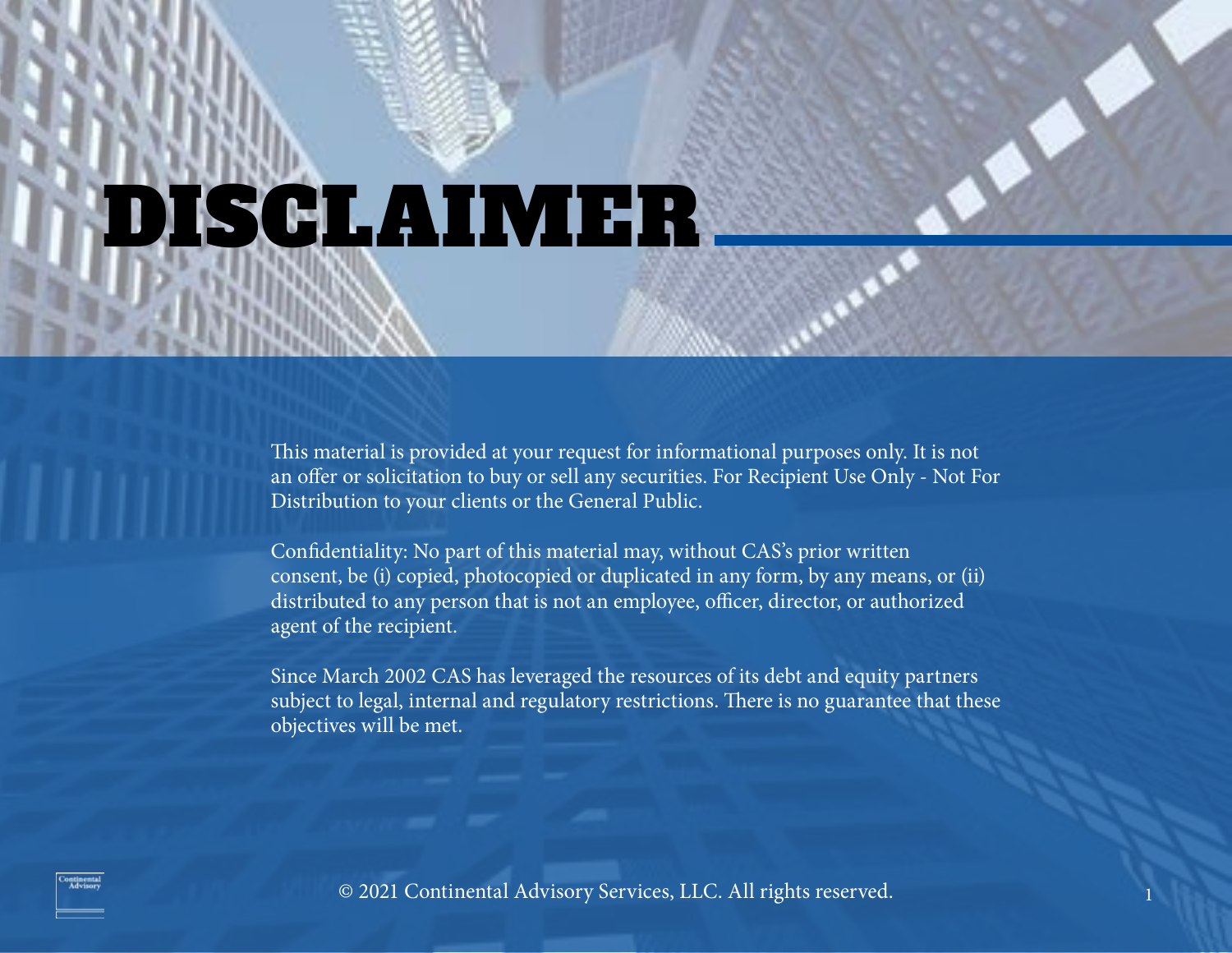### BUILDING & GROWING VALUE

Founded in 2002, Continental Advisory Services LLC ("Continental") is an investment and advisory firm specializing in middle market public and private companies valued with TEV up to \$ 500 million.

With over \$ 10 billion in assets under shared management, our flexible approach allows us to offer a wide array of investment structures.

CAS focuses primarily on these industries:

- **Oil, Gas, and Alternative Energy**
- TMT/SDLC-Cybersecurity
- **Health Care**
- **Capital Equipment**
- Financial Services & Risk Management Real
- Estate Capital Markets and Sales
- **•** Professional engineering services provided by www.ulasinc.com
- Securities are offered through US Capital Global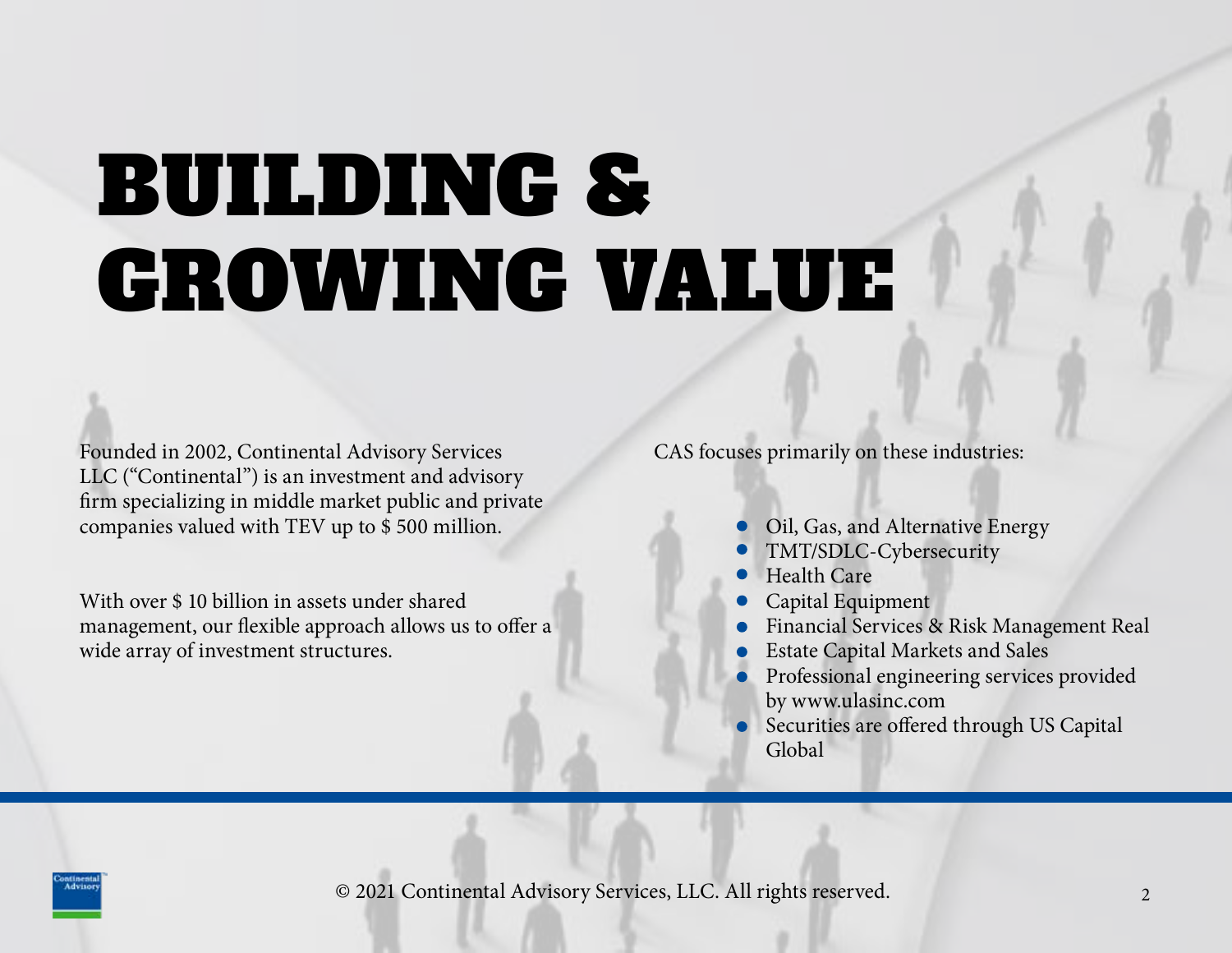

### Jacob H. Yahiayan, Managing Member

During his 30 years in corporate banking, Jacob H. Yahiayan, founder and Managing Member of Continental Advisory Services, LLC has successfully structured over USD 5 billion in corporate financing in North American and international markets. In his last management role, Mr. Yahiayan was the Assistant General Manager and Head of Corporate Banking at a subsidiary of Standard Chartered Bank, Plc. Previously Mr. Yahiayan was the Vice President of the Corporate and Institutional Group for Standard Chartered Bank's New York Branch, and Head of Credit and Business Development for the New York Branch of Bank Bumiputra Malaysia Berhad. Mr. Yahiayan received his BA from New York University, MBA from New York Institute of Technology, International Management Certification from INSEAD, Fontainebleau-France, and an MS-Education from CUNY.

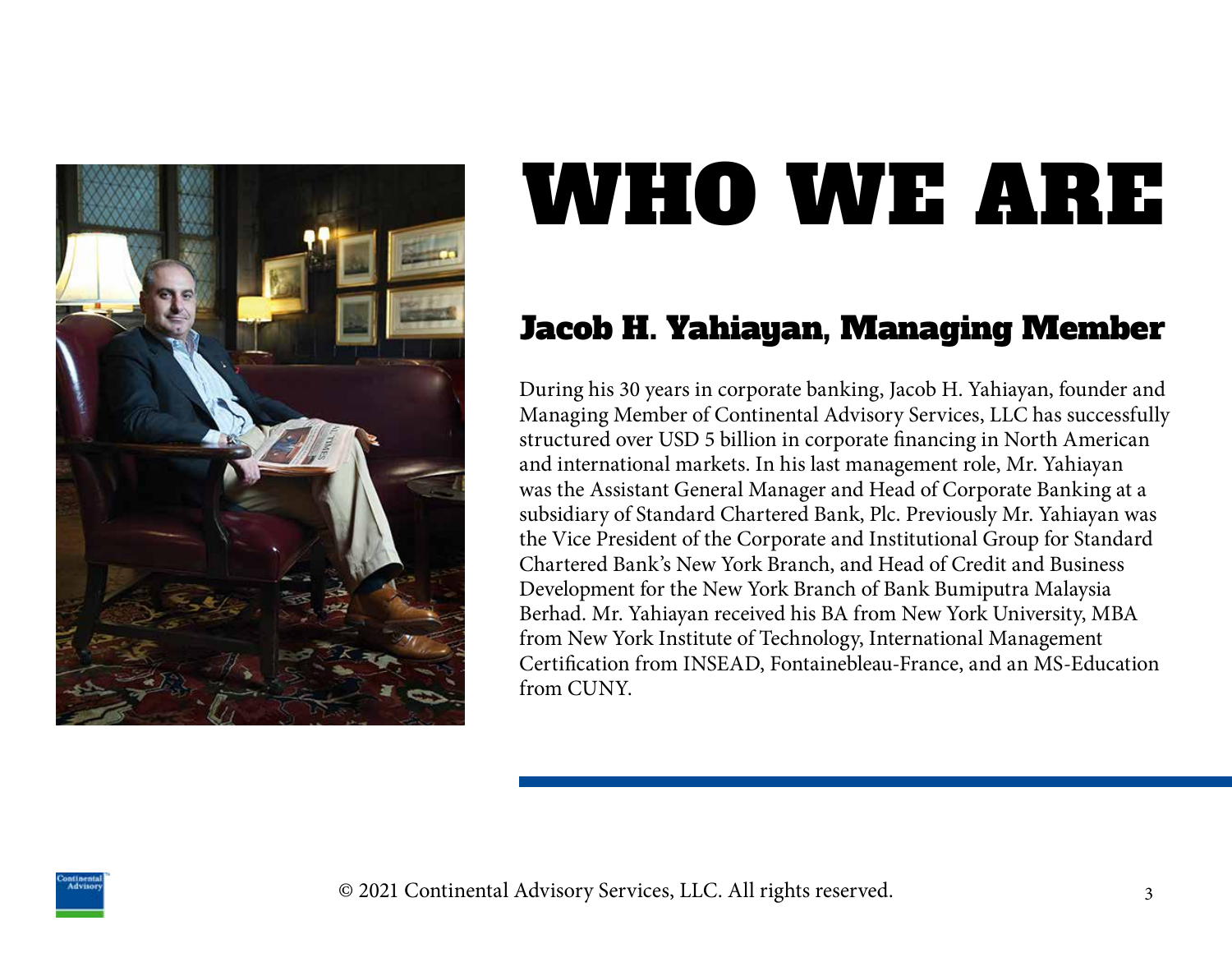**Joshua Maldonado, Managing Director**: With over 30 years of progressive and diverse experience in banking and financial services with Federal Reserve Bank of New York, Mr. Maldonado brings a unique perspective as a seasoned professional. His credentials are in bank supervision and regulation with emphasis on accounting, finance, credit, audit and internal controls, and risk management. As a Senior Relationship Specialist, his continuous interaction with the management of foreign agencies and representative offices, commercial banks, broker/dealers, and investment Edge corporations, contributed to advanced risk knowledge in credit, market, liquidity, operations and legal compliance. Mr. Maldonado has also coordinated, supervised and performed multiple risk assessments of these institutions while training and coaching junior specialists. He also has headed examination teams who conducted safety and soundness examinations within the 2nd Federal Reserve District to assess risk management, operational controls, asset quality and the financial condition of the institutions. Mr. Maldonado has participated in various training programs at the Board of Governors of the FRS and the Federal Financial Institutions Examination Council in Washington, D.C. He earned his BA from Hunter College and MBA from Fairleigh Dickinson University with a specialty in Bank Management.

**Aldo Andreoli, Managing Director, PE**: Mr. Andreoli has over 35 years experience in civil and environmental engineering working with Northville Industries, Suffolk County Department of Health Services, Southampton Village, and other prominent institutions. Mr. Andreoli is a licensed Professional Engineer in the states of New York and New Jersey, and teaches at SUNY Stony Brook . Additionally, Mr. Andreoli has been awarded Engineer of the Year Award from the National Society of Professional Engineers and Civil Engineer of the Year Award from the American Society of Professional Engineers. Mr. Andreoli received his MCE from NYU and a Fulbright Grant Recipient, Laureate at the University of Naples.

**Carol McCrae, Managing Director:** Ms. McCrae started her career in 1998 with a big four public accounting firm until she left as an audit manager in 2006. In 2007, she started her own firm C.A MCCRAE, CPA, LLC, a M/WBE certified entity in both the State and City of New York. Carol is a member of the American Institute of Certified Public Accountants (AICPA), New York State Society of Certified Public Accountants (NYSSCPA), amongst others. She holds a Bachelor of Science (B.S) in Accounting from New York University and a Master of Science (M.S) in Taxation from LIU and has been a C.P.A since 2000. Ms. McCrae is replacing Dr. Bruce Fabrizio who has been a part of the Continental Advisory family for over 10 years.

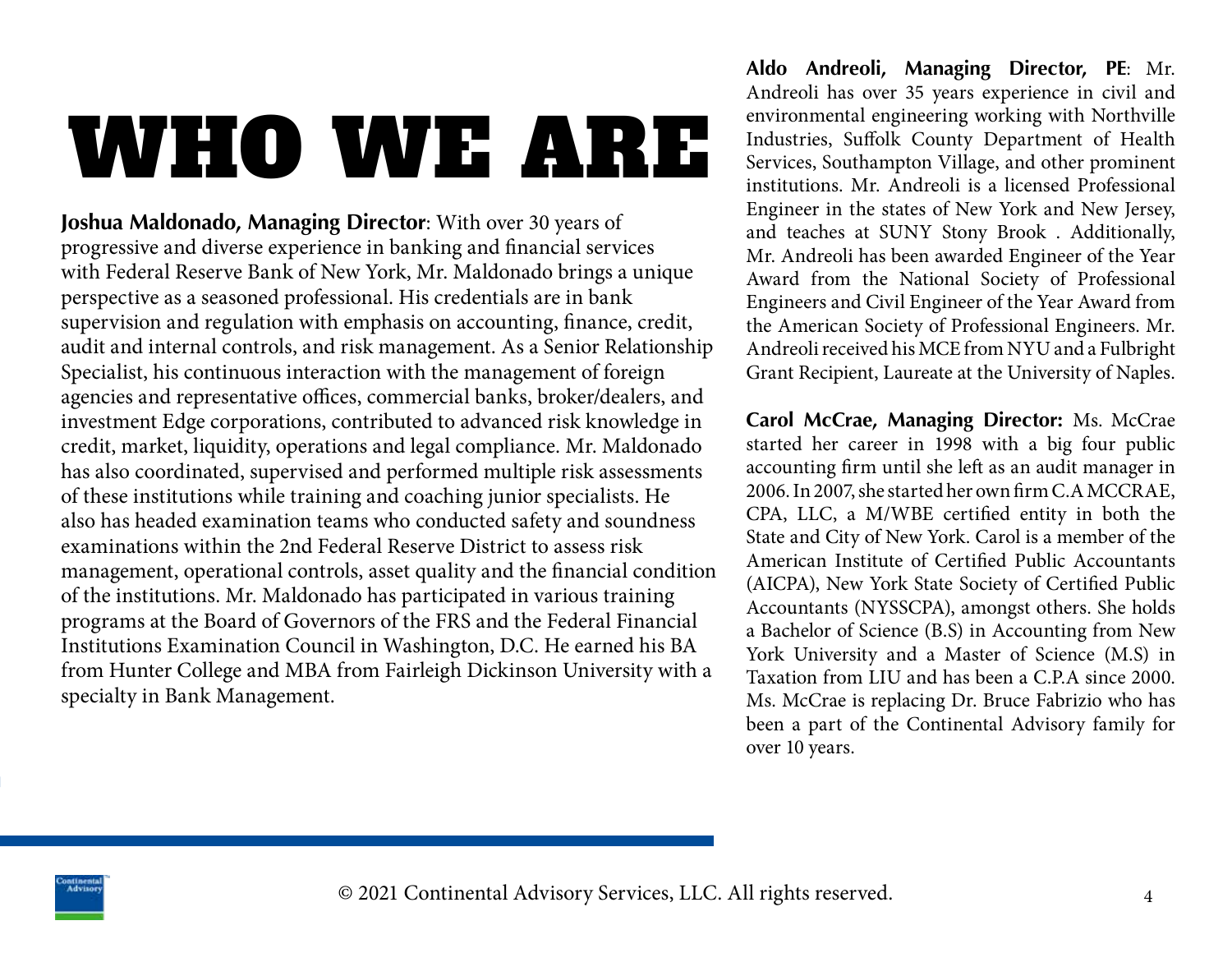**Tim Carroll, Managing Director:** Mr. Carroll has 24 years experience. He served as a project manager and lead energy engineer for companies such as Clough Harbour and Associates, a top 100 engineering firm and has worked as an independent consultant across NYS, NJ and New England. His project management experience includes client identification, scope development, proposal presentation, contract negotiations and client relations. He is proficient with various energy analysis software programs as well as Energy Star Portfolio Manager. He has extensive experience in all facets of commercial, educational campus, healthcare, industrial energy/water conservation and renewable energy industries. Mr. Carroll received his BS in Mechanical Engineering from the University of North Carolina Charlotte and is a graduate of the U.S. Naval Officer Candidate school.

**Aram Minasyan, Director:** Mr. Minasyan has over 20 years of financial auditing expertise. Mr. Minasyan earned his Master Degree in Radio-physics and electronics from Yervan State University in Yervan, Armenia. Mr. Minasyan is fluent in 4 language and hold serveral certifications which include, ACCA (Chartered Certified Accountant UK) and CIA (Certified Internal Auditor, US) qualified finance and accounting professional with 15+ years (including working for KPMG Big 4 Audit and Coca-Cola HBC FMCG) of international extensive experience in Internal and External Auditing, Sarbanes-Oxley (SOX 302/404) compliance, corporate accounting and finance, risk management, FCPAs, COSO, SAP implementation projects, forensic investigations and IT controls. Mr. Minasyan has a proven track record of leading and building an audit function to support large global operations helping to develop efficient and well-controlled processes across the enterprise.

**Karnik Minassian, Managing Director:** Mr. Karnik Minassian, the CEO of ALGEO Inc. is well established in the IT industry with over 30 years expertise in all areas of technology delivering missioncritical applications and global transformation solutions for MNE's such as Moody's, KPMG, JPMC, Deutsche Bank, and BNY Mellon. Mr. Minassian earned his Master's Degree in Electrical Engineering from Pratt Institute.

#### **Ani Gesheva, Director:**

Ms. Gesheva has over 15 years experience in international finance and econometrics, including asset management, C&IB, and monetary policy. Ms. Gesheva has earned an MBA from Columbia Business School, BA in Economics & Business from American University in Bulgaria and MA in Economics from NYU where Ms. Gesheva also received a Fulbright Honors Scholarship.

**Jordan Hamad, Director, IT Solutions:** With over 15 years in the technology industry, Mr. Hamad has worked as a strategist for the design and implementation of complex software products. Having streamlined process and implement technical solutions for Standard & Poor's, Amgen Pharmaceuticals and nearly a hundred other companies, Mr. Hamad is well versed in software development and related business strategy and has led special-purpose teams. In 2007, he and his team launched revolutionary enterprise, polymorphic security solutions (both hardware and software). Mr. Hamad graduated from the University of Idaho with a degree in Computer Science, and a focus in Cryptography.

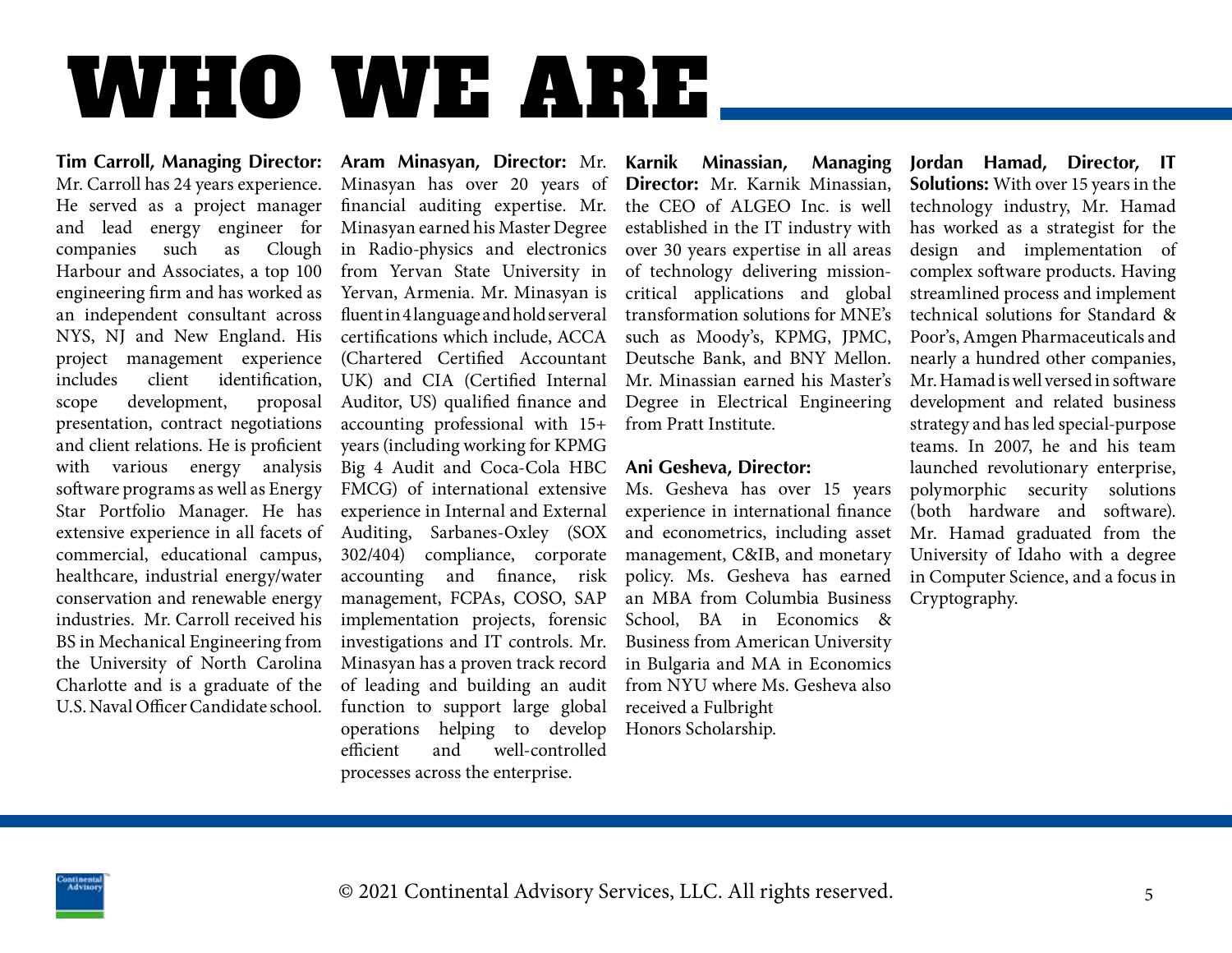**Tony Hoyt, Director:** Prior to ioining Continental Advisory joining Continental Services, LLC, Tony worked for the past 15 years in a variety of Finance, Accounting, and Consulting roles across the financial services, real estate, and advertising industries. In addition, Tony served as a Peace Corps Volunteer, doing community development work in Ukraine. Tony received his BBA from Ohio University, and an MBA in Sustainability from Bard College.

#### **Rajen K. Tiberwala, Senior Advisor:**

With over 40 years expertise in MNE operations management expertise, Dr. Tiberwala brings a measured growth strategy and EVA expertise to complicated projects. Mr. Tiberwala has an Engineering Science Doctorate from Columbia University,Masters in Industrial Engineering from Columbia and a Bacholor's of Science in Mechanical Engineering from B.I.T.S.

**Arsen Tavadyan, Board Member:**  CAS EurAsia CJSC: Mr. Tavadyan has over 10 years experience as Legal Counsel for International Energy Corporation CJSC, Lecturer of Law at Yerevan State University as well as Senior Legal Counsel for the Legal and Business Consultative Company "TER- TACHATYAN". Mr. Tavadyan received his B.A in Faculty of Law from Yerevan State University in 2009, M.B.A in Law in 2011, and his PhD in "Legal Regulation of Anti-Competitive Agreements in RA

**Rob H.W. den Otter, Senior Advisor:** Mr. den Otter has over 20 years of international logistics expertise, working with a range of multi-national companies, mainly in retail and manufacturing/ consumer business as well as various supply chain roles at Deloitte. Mr. den Otter earned his Master of Business Administration IT management from State University Groningen, the Netherlands

**Dr. Mosoian Arevik, Chief Scientific Adviser:** Mosoian Arevik, Ph.D, is the Chief Scientific Officer at SkinAxis. Scientist with profound knowledge gained from a multinational and multidisciplinary career in top research institutions including Columbia University, NYU, Mount Sinai School of Medicine, with expertise in innate immunity and immunology, virology, molecular biology and cancer biology. Her specialty is in novel groundbreaking approaches in drug discovery of immunemodulatory therapies for serious acute and chronic diseases. Dr. Mosoian is renowned for her pioneering scientific work in screening and isolating innate inhibitors of HIV replication by establishing cell lines for isolation of anti-HIV factors that Mount Sinai acquired patent on it. While working at NYU in New York Dr. Mosoian isolated, cloned and characterized primary breast cancer cell lines from breast cancer tissue and received SBIR funding on

breast cancer research at SkinAxis. She is passionate about finding groundbreaking approaches in the drug discovery of immune-<br>modulatory, metabolism-related metabolism-related therapies for different disease.

**Steven J. Shapiro, Ph.D, Senior Advisor:** Mr Shapiro has over 30-years expertise in econometrics and financial risk expertise as well as several publications and white papers. Mr. Shapiro has a Ph.D., Financial Economics from Georgetown University, M.A., Economics from Georgetown Univeristy as well as a B.A. in Economics and Mathematics from University of Virginia.

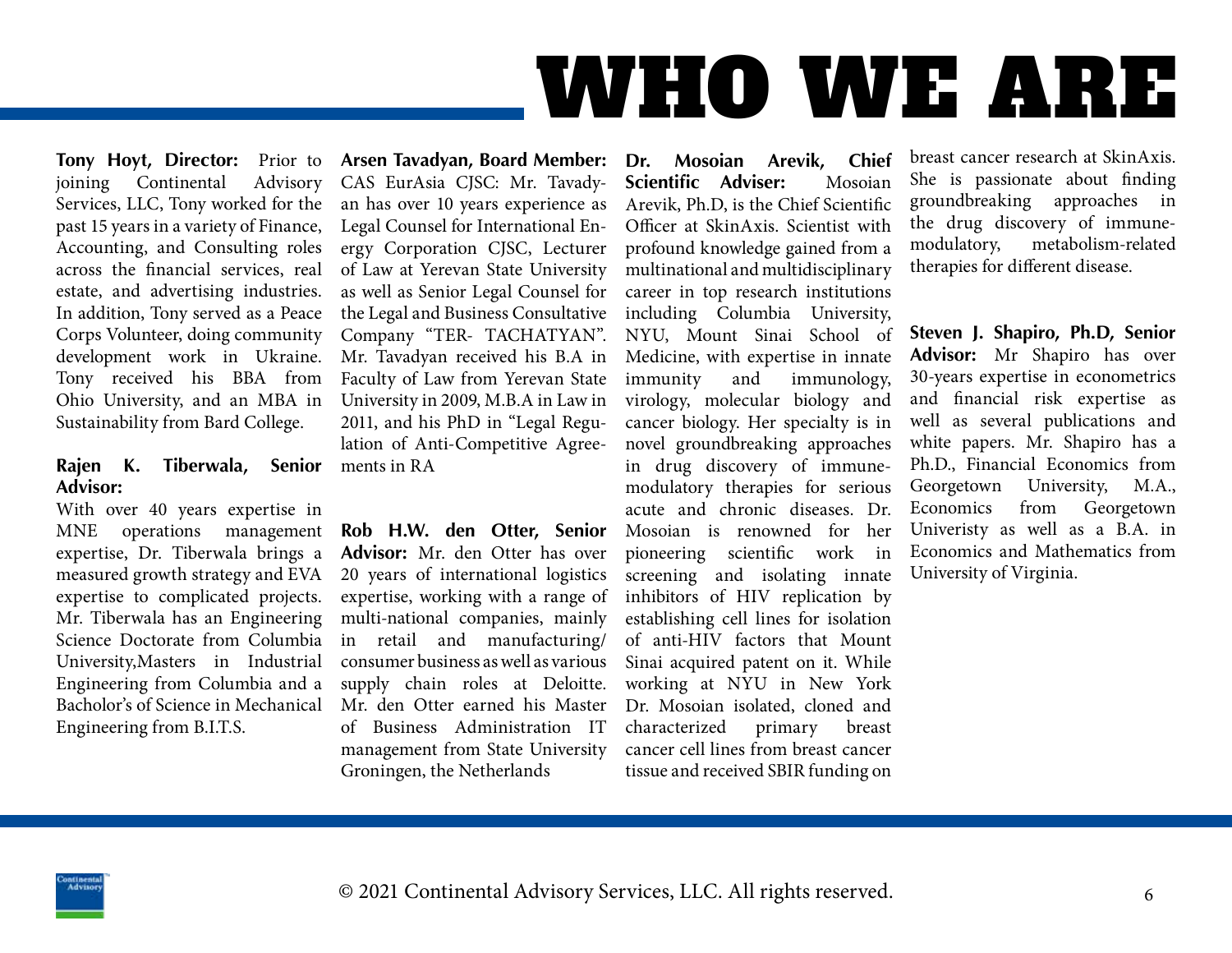**Advisor:** Mr. Boronico has over 20-years expertise in operations research and measured growth strategies. Mr. Boronico has earned his Doctor of Philosophy in Operations research and and web design. She has 10 Management Science from the University of Pennsylvania, The photography, shooting events and Wharton School, Masters of such. She has earned her Bachelors Science and Bachelor of Science of Technology at New York City in Mathematics from Fairleigh College of Technology, City Dickinson University.

**Jess S. Boronico, Ph.D., Executive Megan Wahnon, Media Analyst:** Ms. Wahnon specializes in Media and Graphic Design. Her work includes but is not limited to designing brochures, fliers, business cards, business advertisements years experience with digital 4k University of New York (CUNY).

**Eileen O'Donnell, Associate:**  Ms. O'Donnell currently attends Miami University in Oxford, Ohio studying Geography and Sustainable Development with a minor in Chinese language, Computer Science.

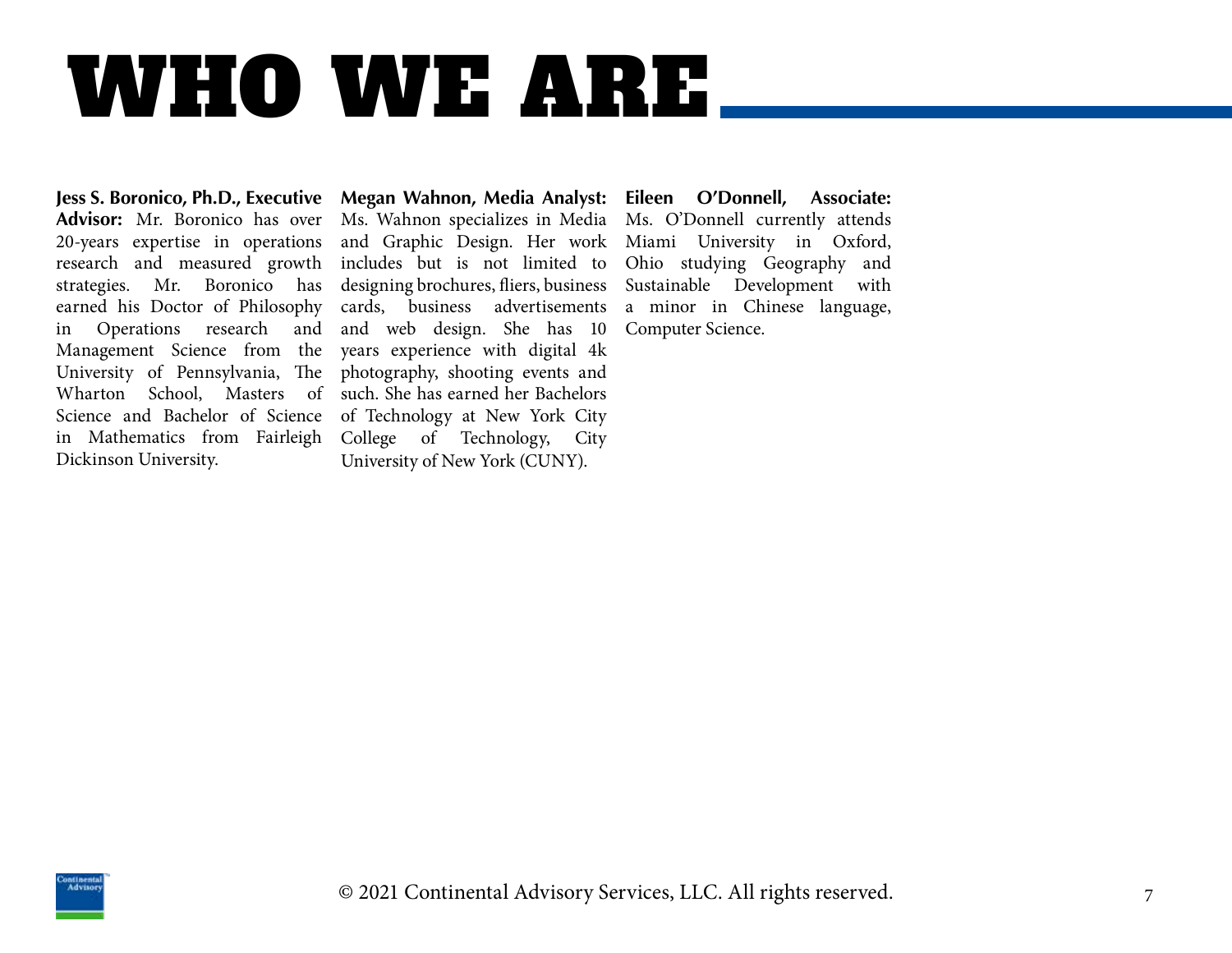### SERVICES

#### **CAS provides commercial & investment advisory services:**

- Securities executed by US Capital Global
- Trade receivables securitization
- Treasury policy and cash management
- Mergers and acquisitions
- Divestiture advisory (spin-offs)
- Loan workout plans
- Professional engineering services provided by www.ulasinc.com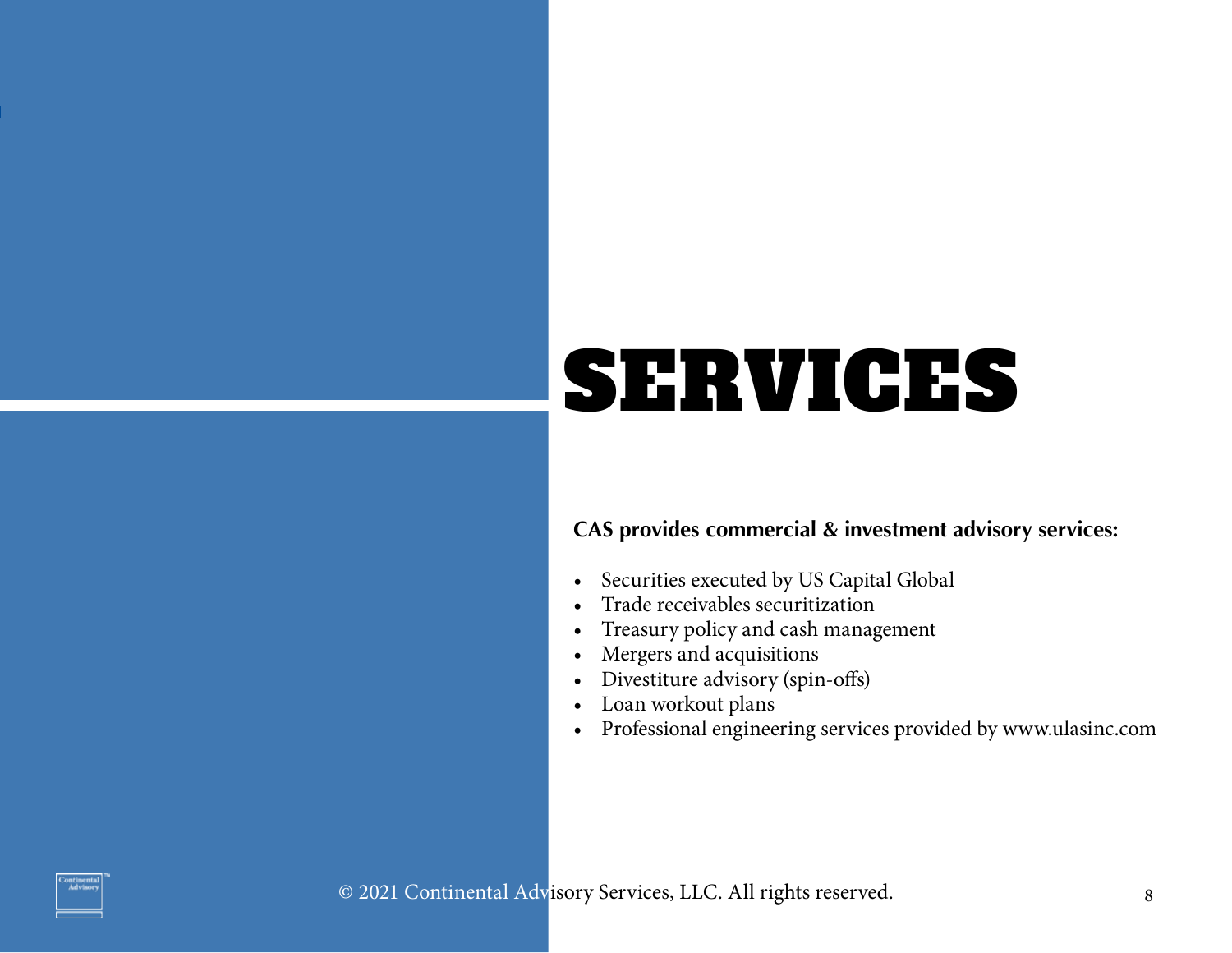### METHODOLOGY

#### **CAS Certifications & Affiliations:**

- Licensed New York State Real Estate Broker
- Willis
- TMA (Cornerstone 15)
- Real Estate Board of New York
- Building Materials Reuse Association
- Association for Corporate Growth
- Association of Financial Professionals
- Associated Builders & Owners of Greater N.Y., Inc.
- National Association of Home Builders
- New York State Builders Association
- American Planning Association
- OSHA 30 NYC Department of Buildings
- Securities are offered through US Capital Global a fully licensed investment bank broker dealer

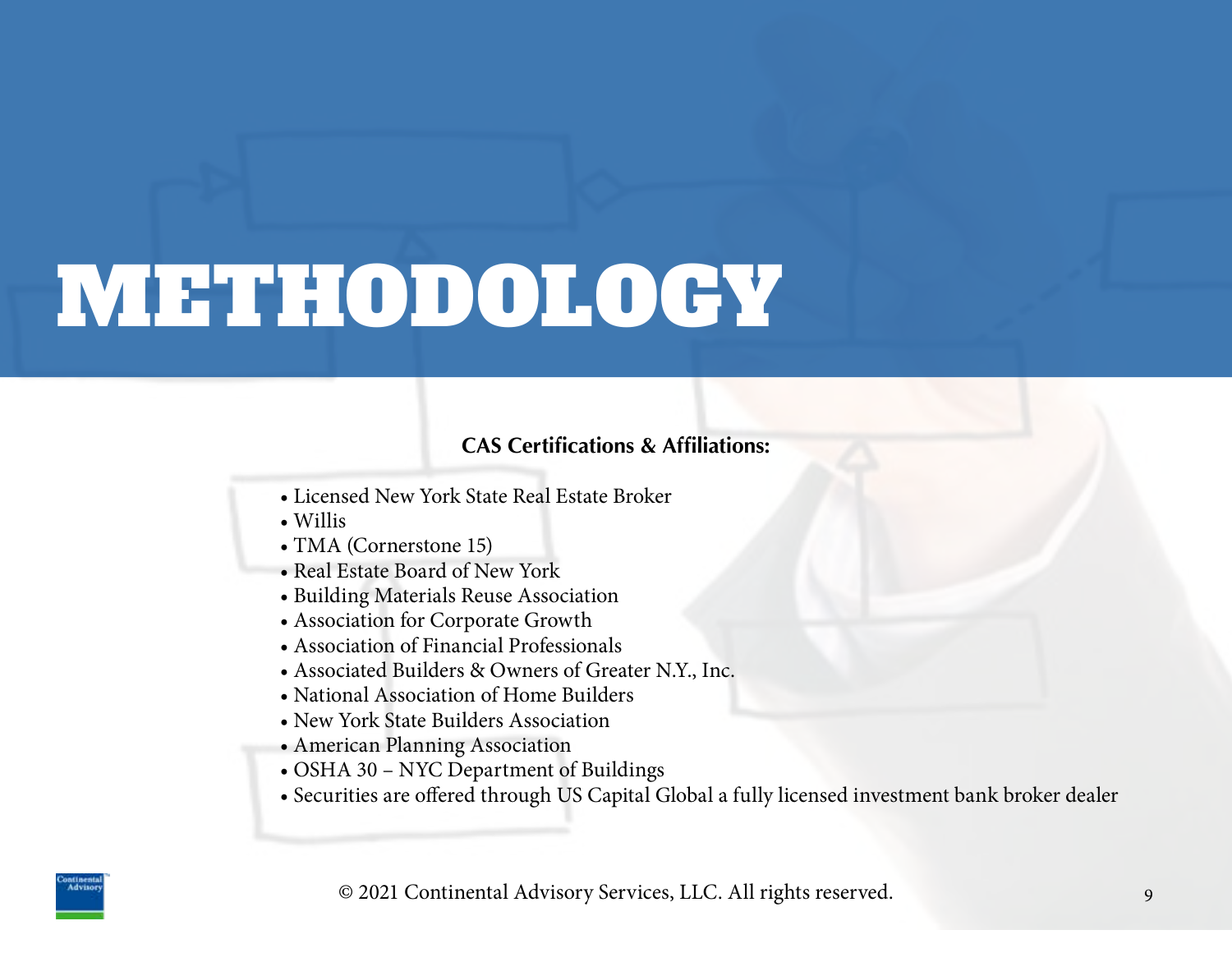### METHODOLOGY

#### **Investment Criteria:**

US investment \$ 10 - US \$ 500 million EBITDA between \$ 5 -US \$ 150 million

#### **Investment Structures:**

Senior Secured Convertible Notes Straight Equity / ESOP Mezzanine

#### **Transaction Types:**

Mergers and Acquisitions (M&A) Refinancing Growth Capital (Capital Growth Strategy) Leveraged Buyout Recapitalization Investment restructuring

Continental maintains a close relationship to its clients to identify new opportunities and develop strategies to promote business expansion.

Our team has extensive experience in investments, which are in various parts of maturity and economic cycles.

We pride ourselves on our ability to achieve goals quickly and creativity, and remain committed to build long-term relationships with our customers to support the growth of their business.

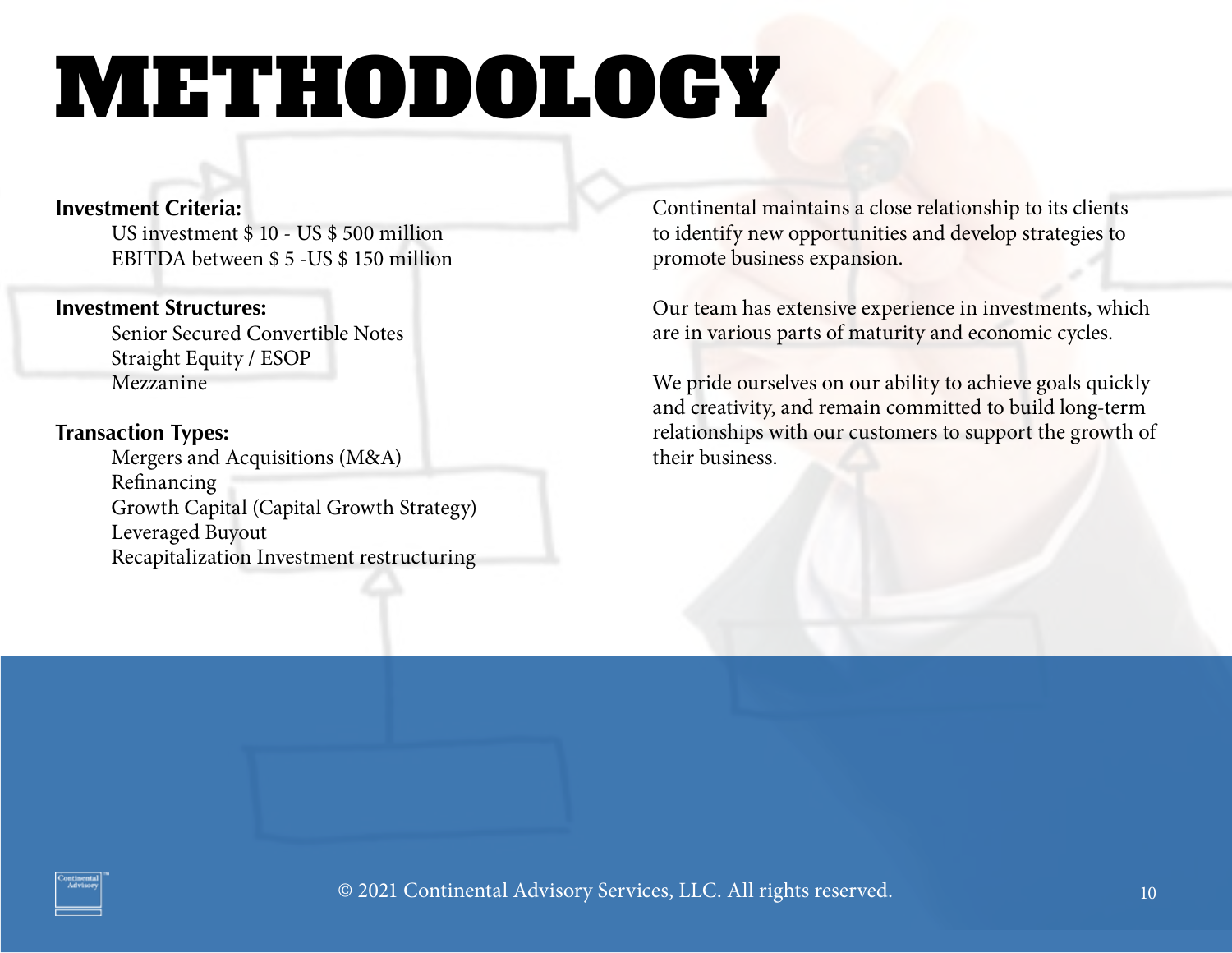### CORPORATE & INSTITUTIONAL PARTNERS



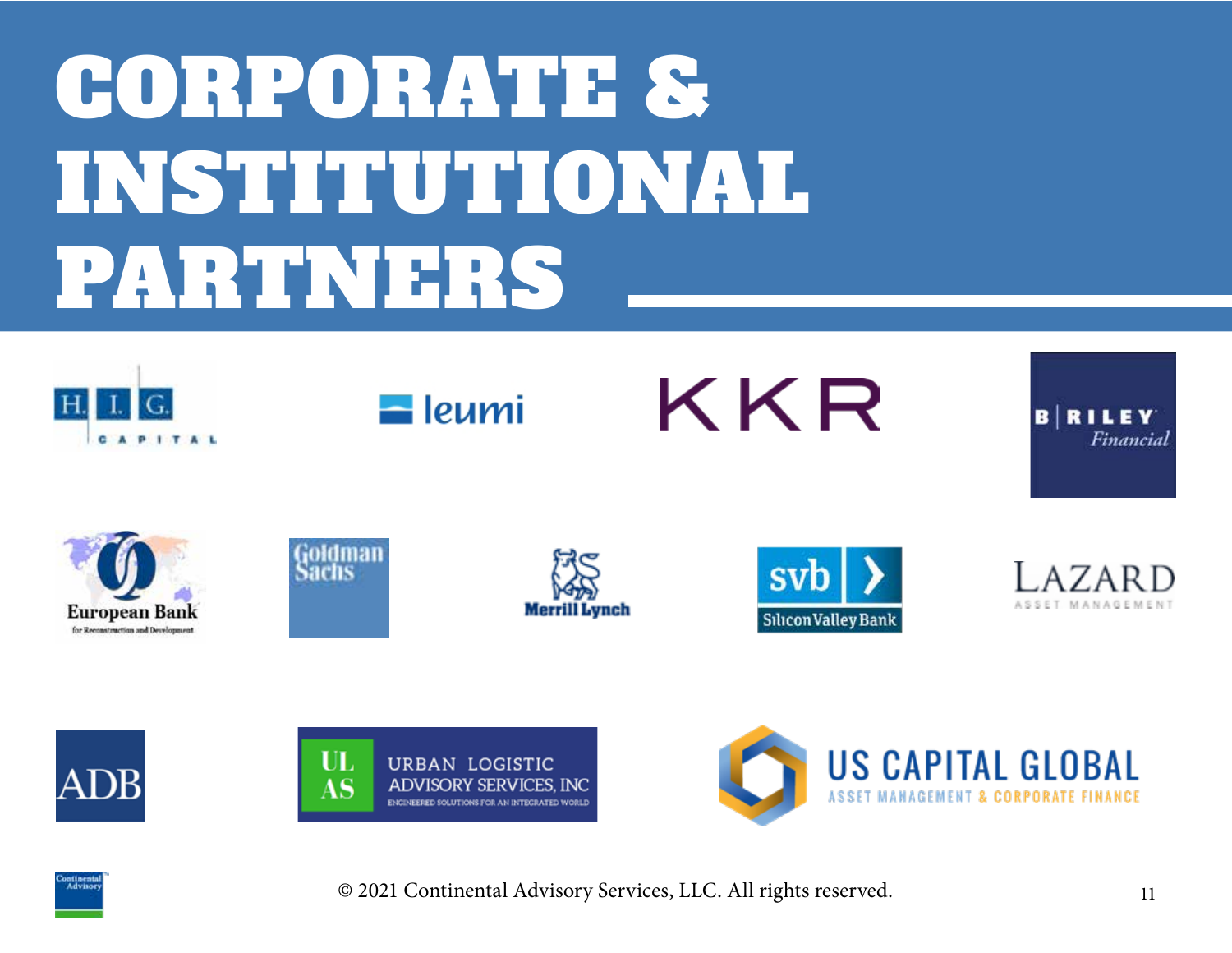

**DOWN TOWN ASSOCIATION** 

loans that change lives



**Business Mentor NY** 





W the watermill center



Helping Hands

### SUPPORTED NON-PROFIT ORGANIZATIONS

**EST. 1859**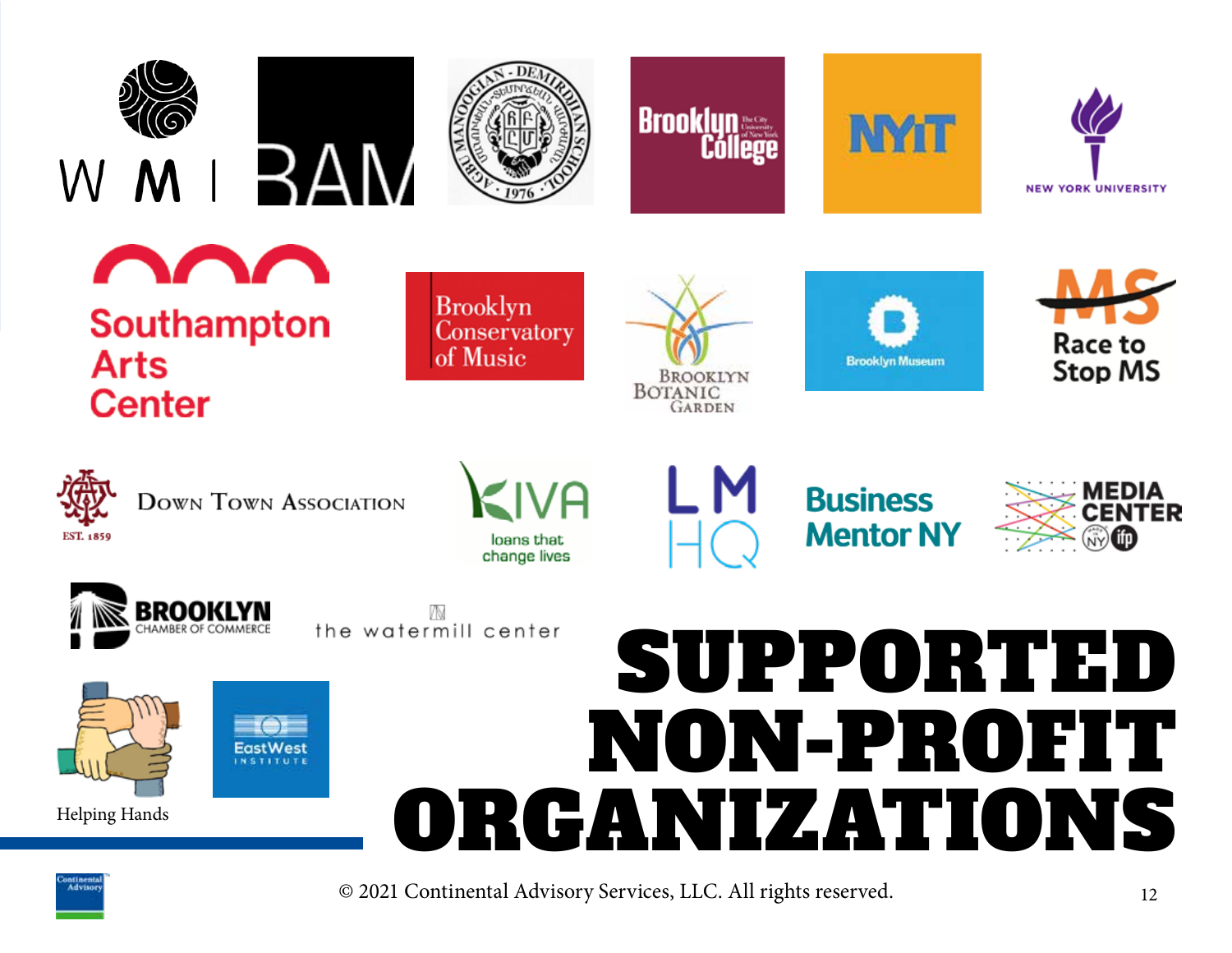

### MAJOR TRANSACTIONS